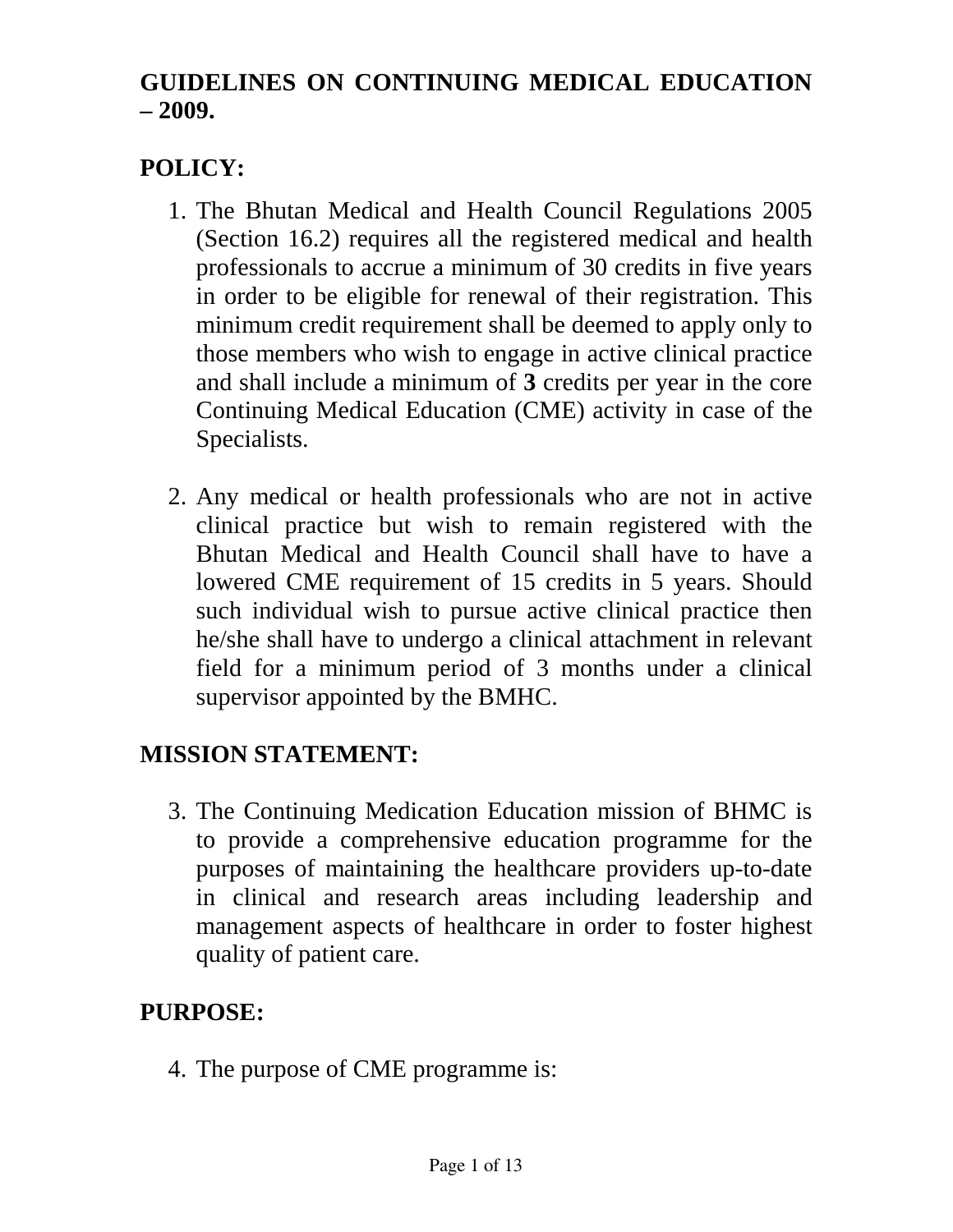- a. To provide self-assessment and lifelong learning for the healthcare providers.
- b. To offer educational resources to all the registered medical and health professionals in Bhutan to update and enhance their clinical competency in their relevant fields.
- c. To provide quality patient care and clinical services.

#### **GOALS OF CME PROGRAMME:**

- 5. The main goals of CME programme are:
	- a. To offer CME activities based on identified learners' needs and deficiencies;
	- b. To design and meet CME activities to meet the stated learning objectives;
	- c. To present CME activities that enhances interdisciplinary synergy of health professionals;
	- d. To provide CME experience in knowledge, attitude, and behavioral skills that results in improved clinical performance and professional development.

#### **CONTENT AREAS:**

6. The core contents of the CME programme would include the primary and specialty clinical educational activities which are designed to address the current and emerging advances in medical science, technology, clinical education and research. Besides, the CME activities would also integrate, wherever appropriate, practice management and leadership educational programmes that would result in managing competent, effective and efficient healthcare practices.

# **TARGET AUDIENCE:**

7. The CME activities would be planned and designed to meets the professional and practice-related needs of all categories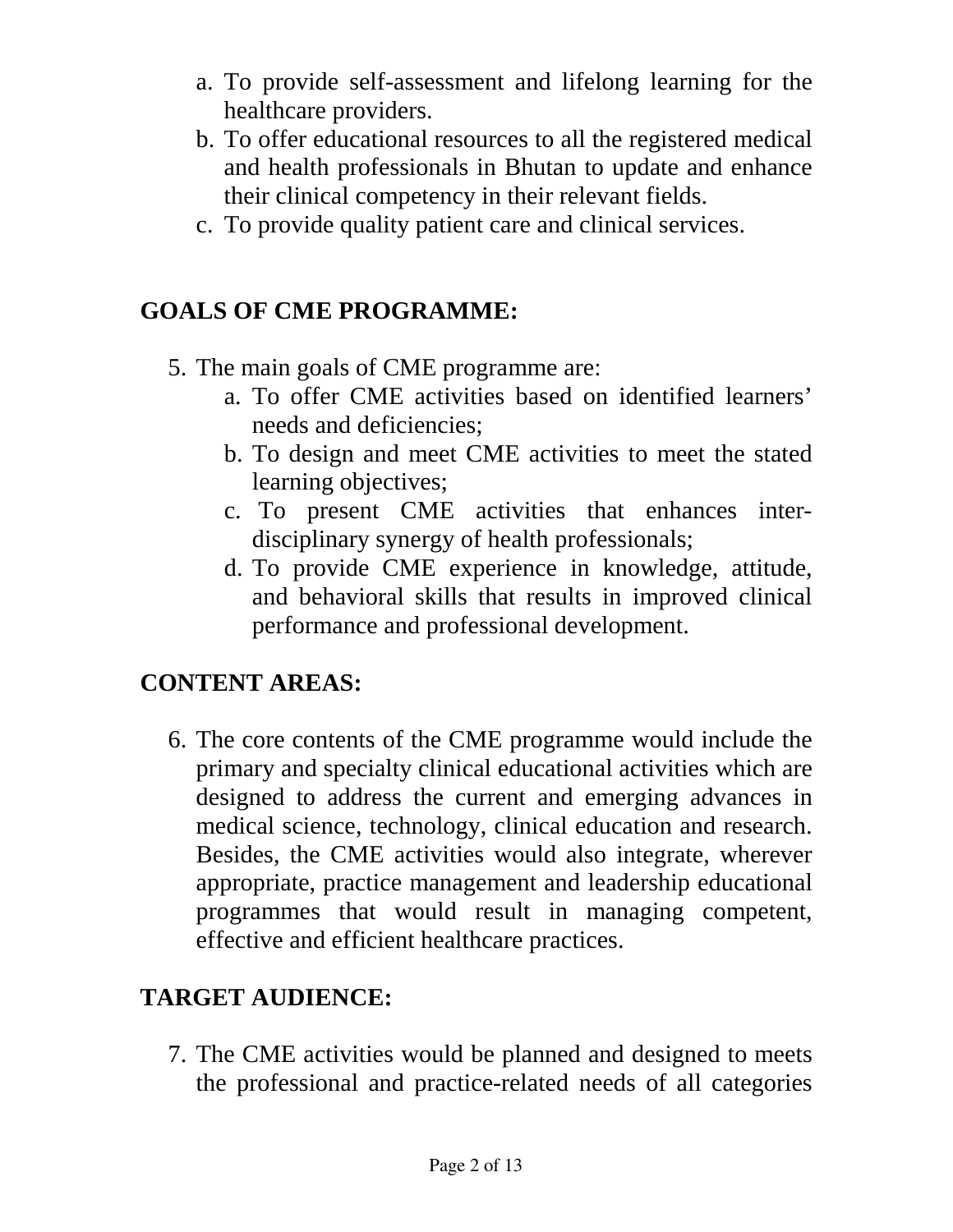of medical and health professionals registered with the Bhutan Medical and Health Council.

#### **CALCULATION OF CME CREDITS:**

- 8. One credit shall be accredited to 3 (three) working hours. Therefore, an individual who wish to remain in active clinical practice shall have to accrue a minimum of 6 credits in one year (that is, 18 hours of CME activity in one year to build a total of 30 credits in 5 years, which is equivalent to a total of 90 CME hours in 5 years).
- 9. For individuals not in active clinical practice but who wish to renew their registration shall have to have a lowered CME activity of 15 credits in 5 years (i.e., 45 CME hours in 5 years) that works out to 3 credits (or 9 CME hours) per year.

#### **CME CERDITABLE ACTIVITIES:**

10. The CME credits shall be assigned to the various CME creditable activities as outlined in table 1.

**Table 1**

| <b>Sl</b> |                             |                            |
|-----------|-----------------------------|----------------------------|
| No.       | <b>Type of CME Activity</b> | <b>CME</b> Credits awarded |
|           | Seminars                    | As per agenda              |
|           | Workshops                   | As per agenda              |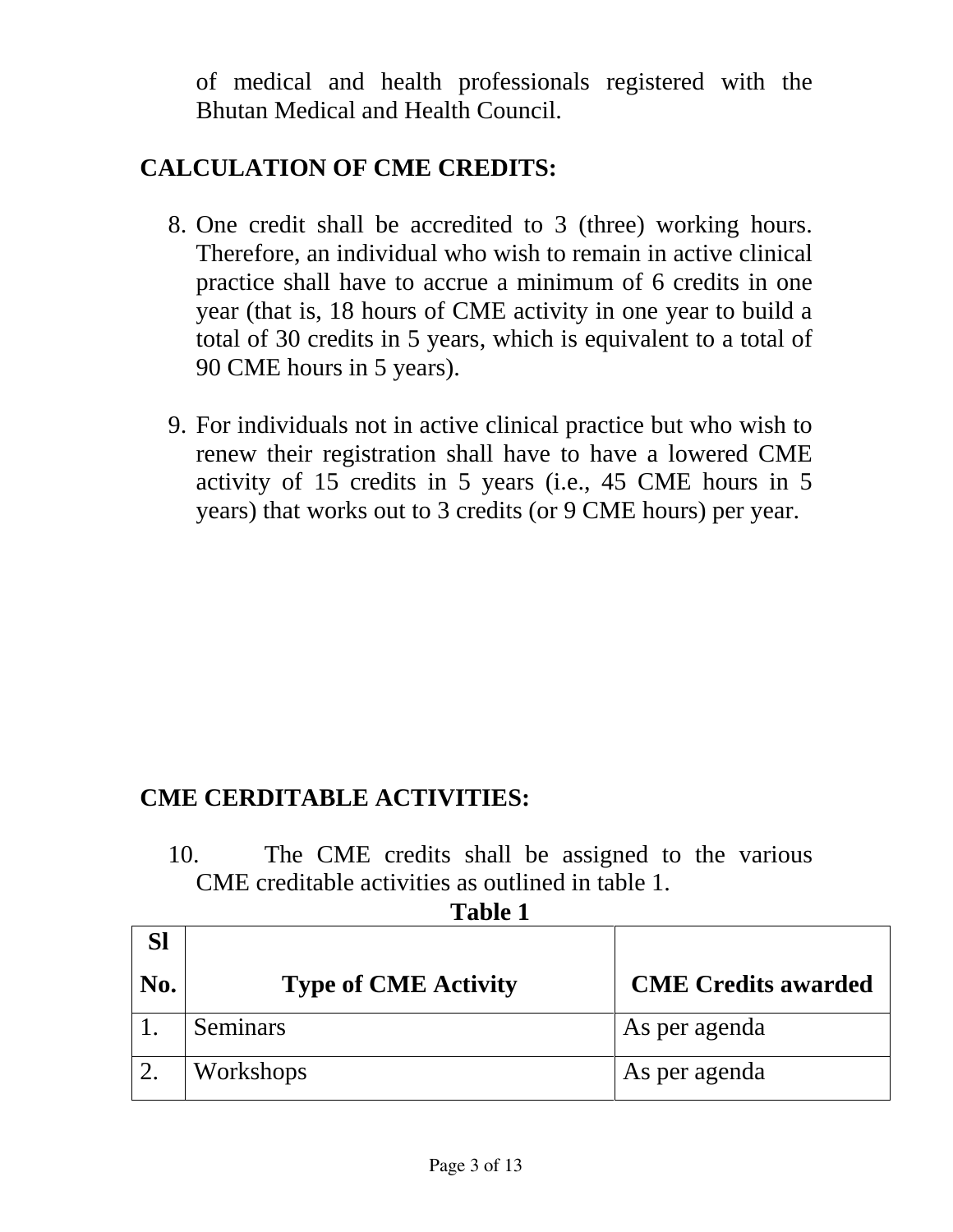| 3.  | <b>Clinical Conference</b>             | As per agenda                                   |                     |  |  |
|-----|----------------------------------------|-------------------------------------------------|---------------------|--|--|
| 4.  | <b>Clinical Meetings</b>               | As per agenda                                   |                     |  |  |
| 5.  | Congress                               | As per agenda                                   |                     |  |  |
| 6.  | Symposium                              |                                                 | As per agenda       |  |  |
| 7.  | <b>Structured Training Courses</b>     | <b>Duration</b>                                 | <b>CME</b>          |  |  |
|     |                                        |                                                 | <b>Credits</b>      |  |  |
|     |                                        | $\mathbf{1}$<br>6<br>$\equiv$                   | 6                   |  |  |
|     |                                        | months                                          |                     |  |  |
|     |                                        | $\tau$<br>12<br>$\frac{1}{2}$ and $\frac{1}{2}$ | 10                  |  |  |
|     |                                        | months                                          |                     |  |  |
|     |                                        | $-24$<br>13                                     | 15                  |  |  |
|     |                                        | months                                          |                     |  |  |
|     |                                        | $> 24$ months                                   | 30                  |  |  |
| 8.  | <b>Structured Clinical</b>             | $<$ 2 weeks                                     | 3                   |  |  |
|     | Attachments/Training                   | $\mathbf{1}$<br>Up<br>to                        | 6                   |  |  |
|     |                                        | month                                           |                     |  |  |
| 9.  | Study Tours in relevant fields/topics  | $< 10$ days                                     | $\mathbf{1}$        |  |  |
|     |                                        | $> 10$ days                                     | $\overline{2}$      |  |  |
| 10. | <b>Clinical Research</b>               | 6 credits: for main                             |                     |  |  |
|     |                                        | author/                                         |                     |  |  |
|     |                                        | researcher<br>3 credits : for co-               |                     |  |  |
|     |                                        | author/assistant                                |                     |  |  |
| 11. | Publications – books, chapter in book, |                                                 | 6 credits for book; |  |  |
|     | articles,                              | 3 credits per chapter or                        |                     |  |  |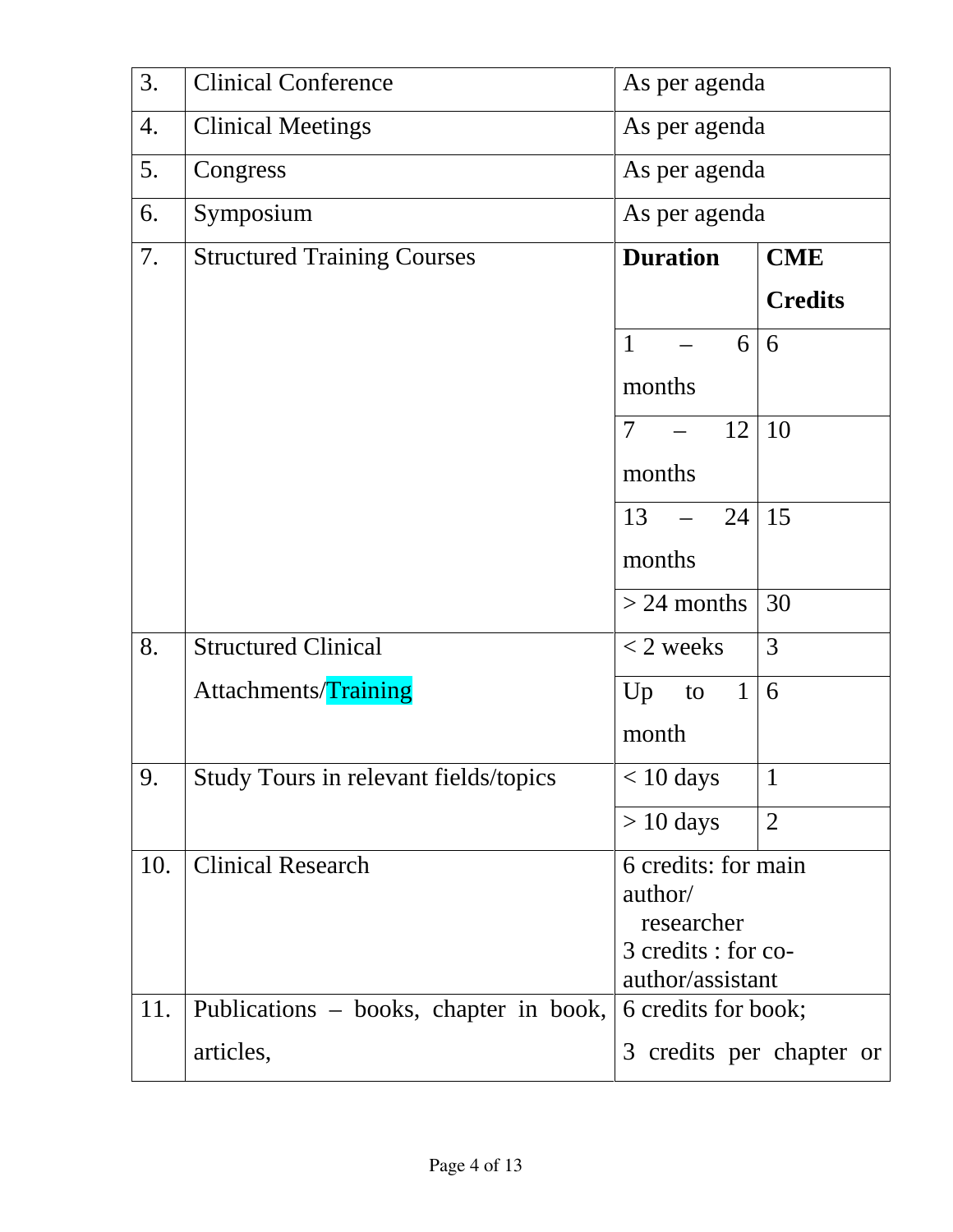|     |                                                        | article                    |
|-----|--------------------------------------------------------|----------------------------|
| 12. | Presentations – oral or poster in 1-6                  | 3 credits per paper/poster |
| 13. | Assignment, project work – designing                   | 3<br>credits<br>per        |
|     | developing teaching materials, paper/assignment<br>and |                            |
|     | guidelines, etc.                                       |                            |
| 14. | Web-based or Tele-based CME activities                 | online<br>As<br>per        |
|     | in relevant fields                                     | accreditation              |
| 15. | <b>Resource / Trainers/ Facilitators</b>               | 3 credits per session      |
| 16. | <b>Teaching faculty</b>                                |                            |
|     | a) 1 semester                                          | 3 credit                   |
|     | b) 3 practicum hours                                   | 1 credit                   |
|     |                                                        |                            |

#### **ACCREDITATION BY CME COMMITTEE:**

11. A CME Committee shall be instituted to accredit the CME programme and shall be comprised of members and discharge functions as described in the sub-sections that follow.

# **MEMBERS:**

- 12. The CME Committee shall be comprised of representatives with clinical background from the following:
	- a. Department of Medical Services
	- b. Department of Public Health
	- c. Clinical department proposing or assigned to implement the activity
	- d. BMHC Secretariat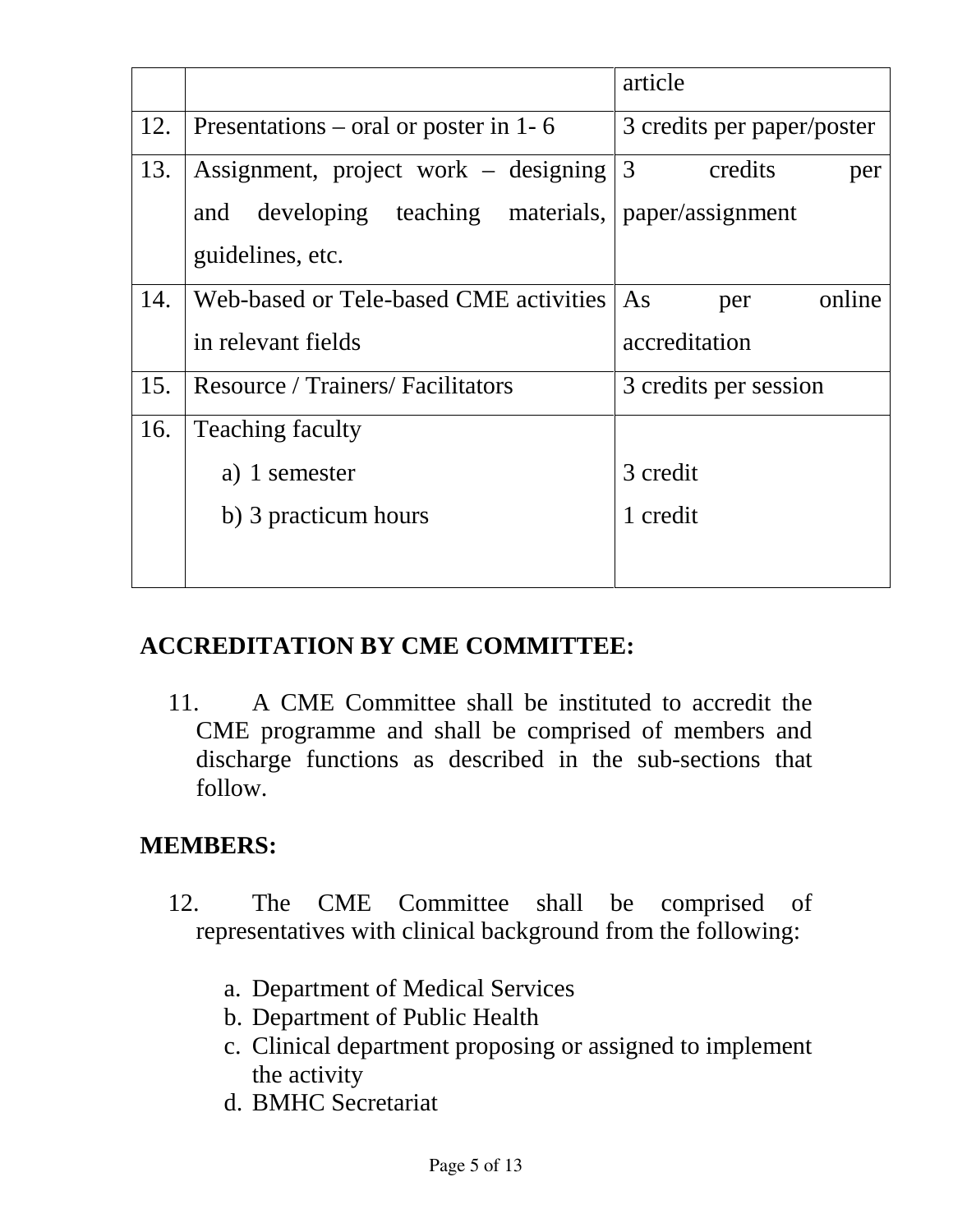#### **FUNCTIONS OF CME COMMITTEE:**

- 13. The CME Committee shall discharge the following functions:
	- a. Develop and review the CME Policy Guidelines;
	- b. Review the CME proposal;
	- c. Assign credits to the proposed CME activities;
	- d. Evaluate the relevance of CME activities to ensure that the proposed educational activities are compliant with the CME mission and procedures;
	- e. Provide recommendations to the CME organizers;
	- f. Appraise the CME credit status of the medical and health professionals to the health ministry;

## **PROCEDURES**

#### **Medical and health professionals engaged in full time clinical practice**

- 14. The proposing individual/organization/agency shall submit the CME proposal in the prescribed format (*appendix-I*) at least one month in advance of the proposed date of the CME activity.
- 15. Any ad hoc CME activity that is carried out without prior accreditation by the CME Committee shall have to be accredited soon after completion of the activity.
- 16. The CME Committee shall review all CME activities in terms of the proposed activities' relevance to the practicearea of the proposed target audience and their general or specific usefulness to enhancing quality of patient care.
- 17. The CME Committee shall communicate, in writing as in *appendix-II*, to the CME course organizer or applicant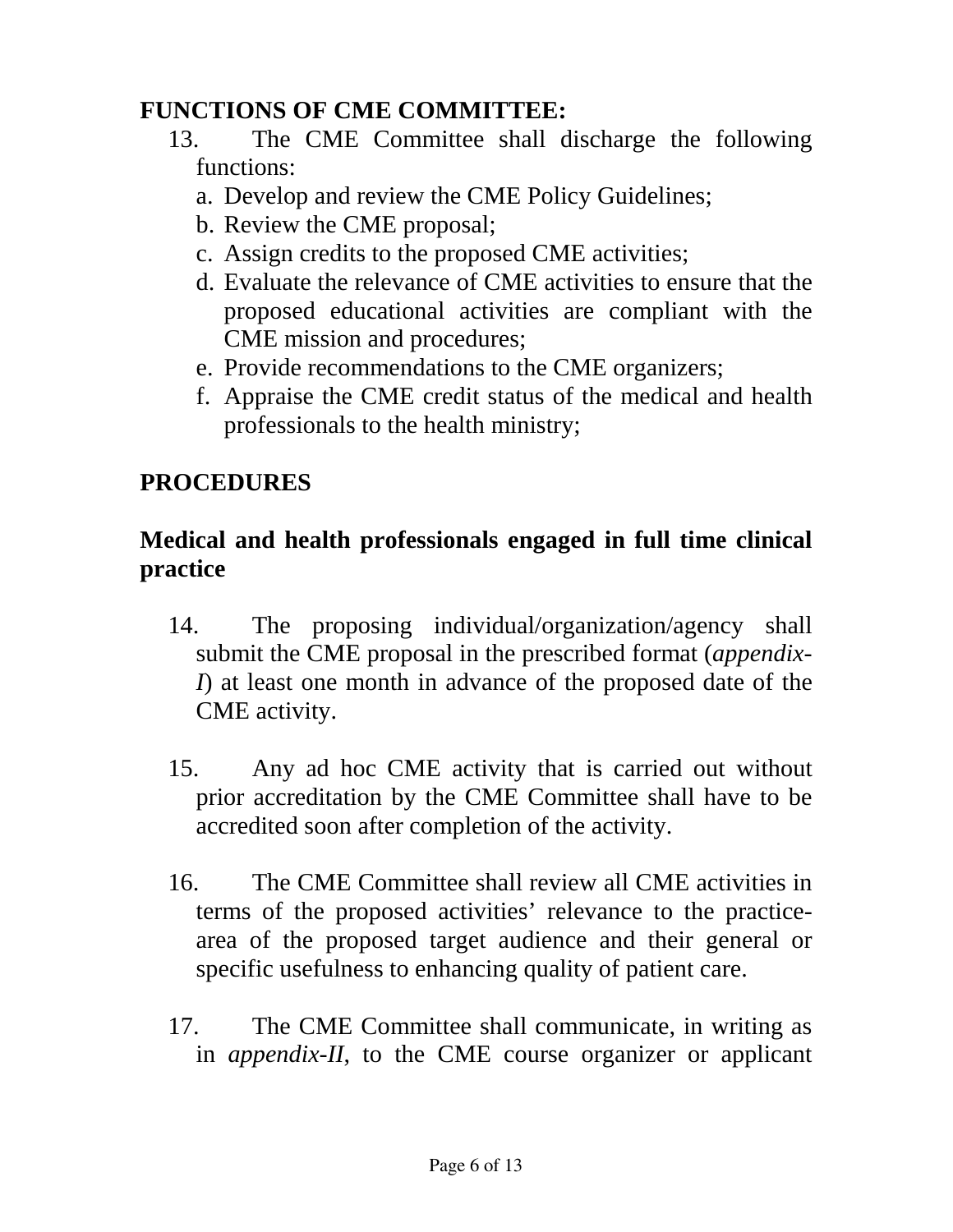regarding the activity's credit approval or denial as well as any concerns the committee may have identified.

- 18. Where approval is accorded, the Committee shall assign credits to the CME activities and identify a chief resource person to sign up the CME Credit Passbooks of the individual participants including those of the other resource persons.
- 19. On completion of the CME activity, the organizer shall submit a list of the participants along with their BHMC Registration number to the council to facilitate updating of CME credits of the individual members for official record.
- 20. Individuals who acquire CME credits through participation in various CME programmes outside the country shall have to submit, to the CME Committee, the Certificate of Participation and/or programme agenda or brochure together with documents supporting the individuals' official nomination for the CME course in question. After proper verification, the CME Committee shall assign appropriate credits and accordingly update the individual's CME Credit Passbook.
- 21. The BMHC shall appraise the health ministry biannually on the CME credit status of the medical and health professionals.

#### **Medical and health professionals engaged in full time administration and programme**

22. A medical or health professional who is engaged full time in administration and programme responsibilities (that is, he/she is not in active clinical practice) shall have to submit a declaration, as outlined in appendix-III, indicating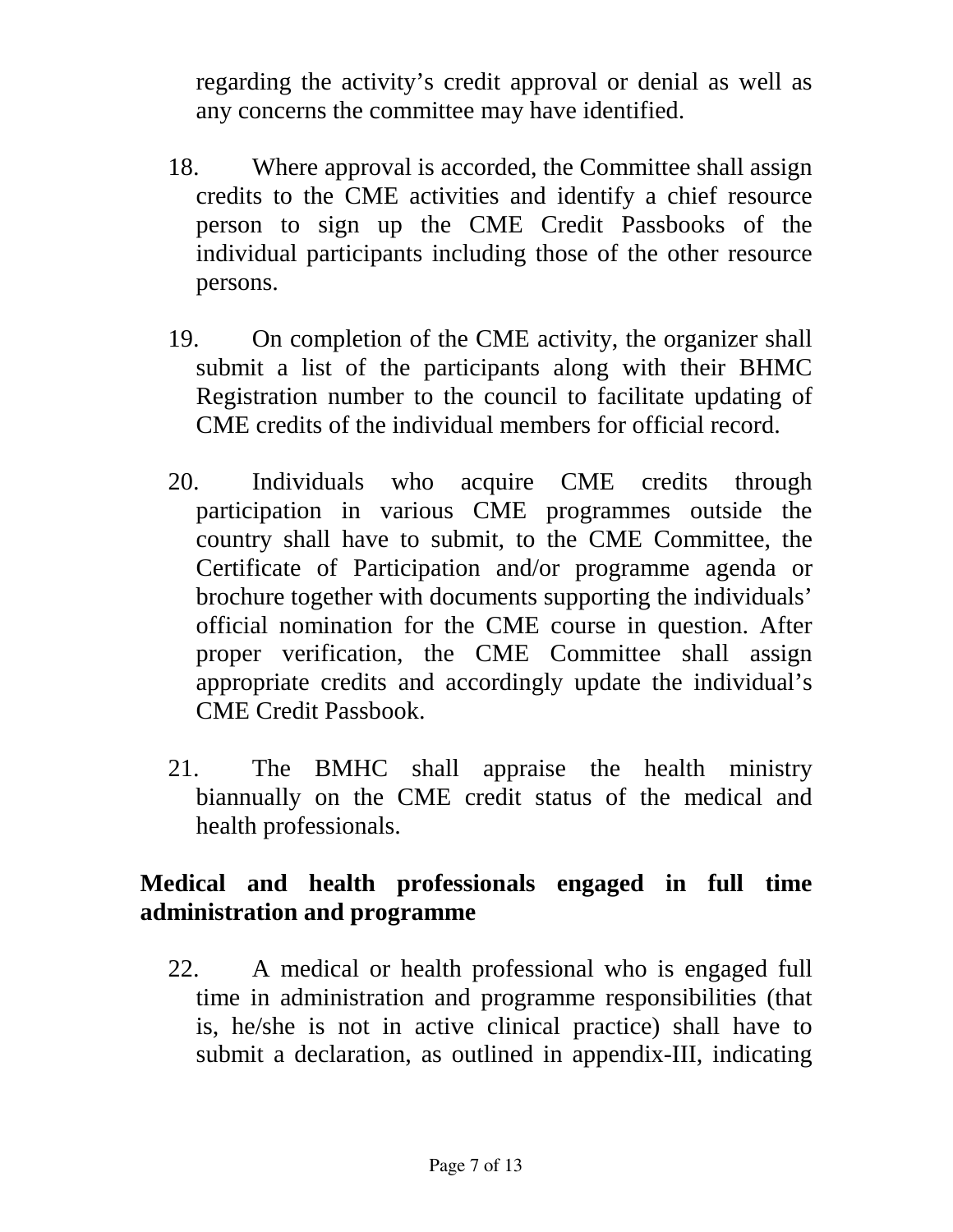his/her intentions as to whether or not he/she wish to pursue an active clinical practice.

- 23. An individual who wish to cease active clinical practice shall have to fulfill the lowered CME requirement of 15 credits in 5 years in order to be eligible for renewal of his/her registration with the BMHC.
- 24. An individual who wish to pursue full time clinical practice shall have to undergo a clinical attachment for a minimum period of 3 months under a clinical supervisor appointed for this purpose by the BMHC.
- 25. The Clinical Supervisor shall use a 'Supervisory Assessment Tool' designed specifically to assess the performance of an individual undergoing a supervised clinical attachment.

#### **TIME FRAME**

26. The revised guideline shall come into force from  $13<sup>th</sup>$ March 2009 corresponding to  $18<sup>th</sup>$  day of the 1<sup>st</sup> month of Earth Female Ox Year of the Bhutanese calendar .However, the credits accrued by the medical and health professionals up to the day this revised guideline comes into effect shall be treated as valid for the purpose of renewal of their registration with the Council.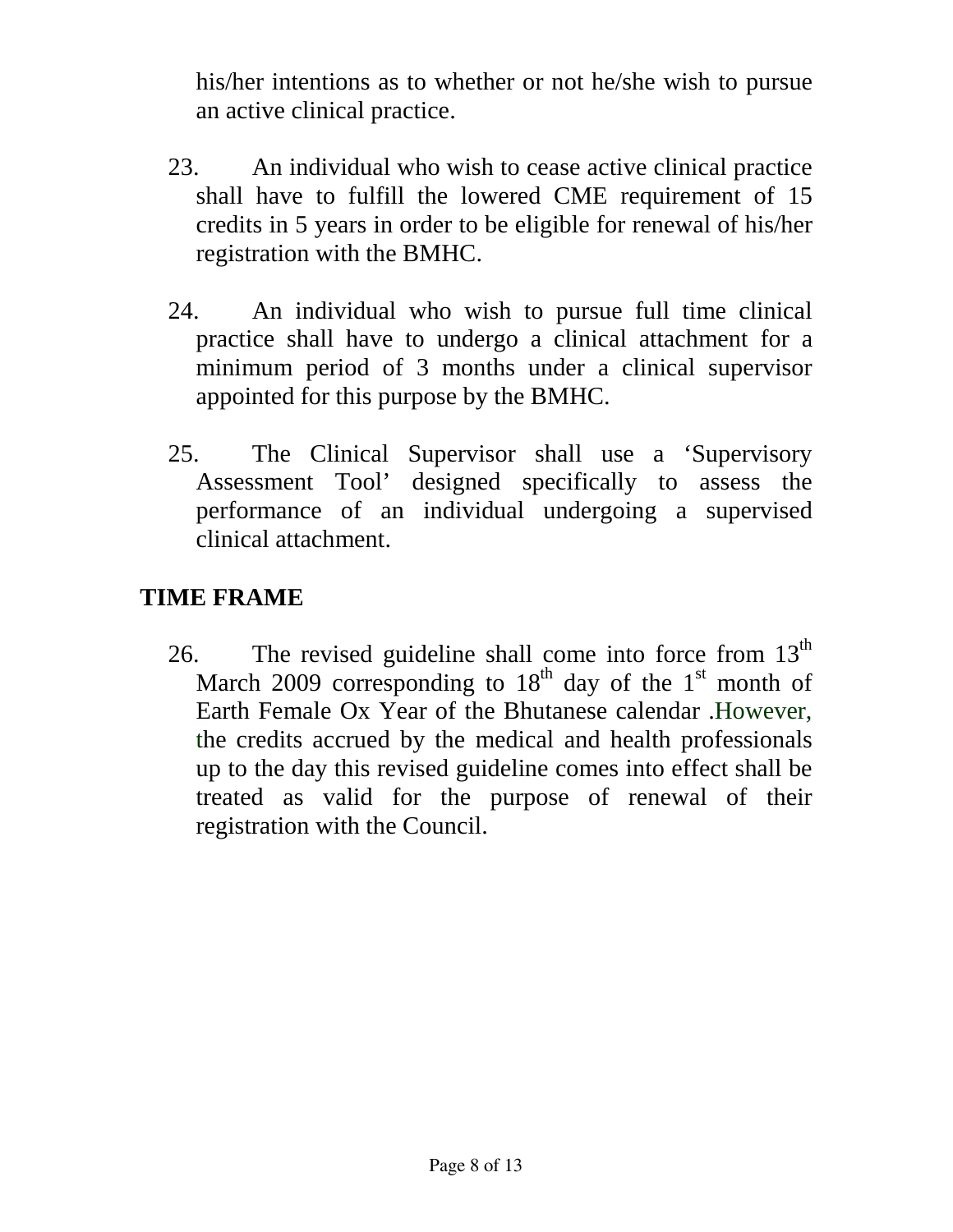#### **APPENDIX – I: CME Application Format**

## **1. Type of CME Activity** *[put 'x' in appropriate cage(s)]:*

| a. Workshop l<br>c. Congress                     | b. Conference    |
|--------------------------------------------------|------------------|
| d. Seminar<br>f. Clinical Meeting                | e. Symposium     |
| g. Research<br><i>i</i> . Training               | h. Attachment    |
| <i>i</i> . Publications<br><i>i.</i> Study tours | k. Presentations |
| m. Assignmer<br>o. Others:                       | n. Online CME    |

# **2. Agenda – CME brochure** *[name of resource against topics & time allocated]:*

- a. Venue:
- b. Duration of CME activity:

c. Date:

#### **3. Title of CME/Objectives of Proposed CME Activity:**

#### **4. Participants:**

- a. Number:
- b. Category/levels: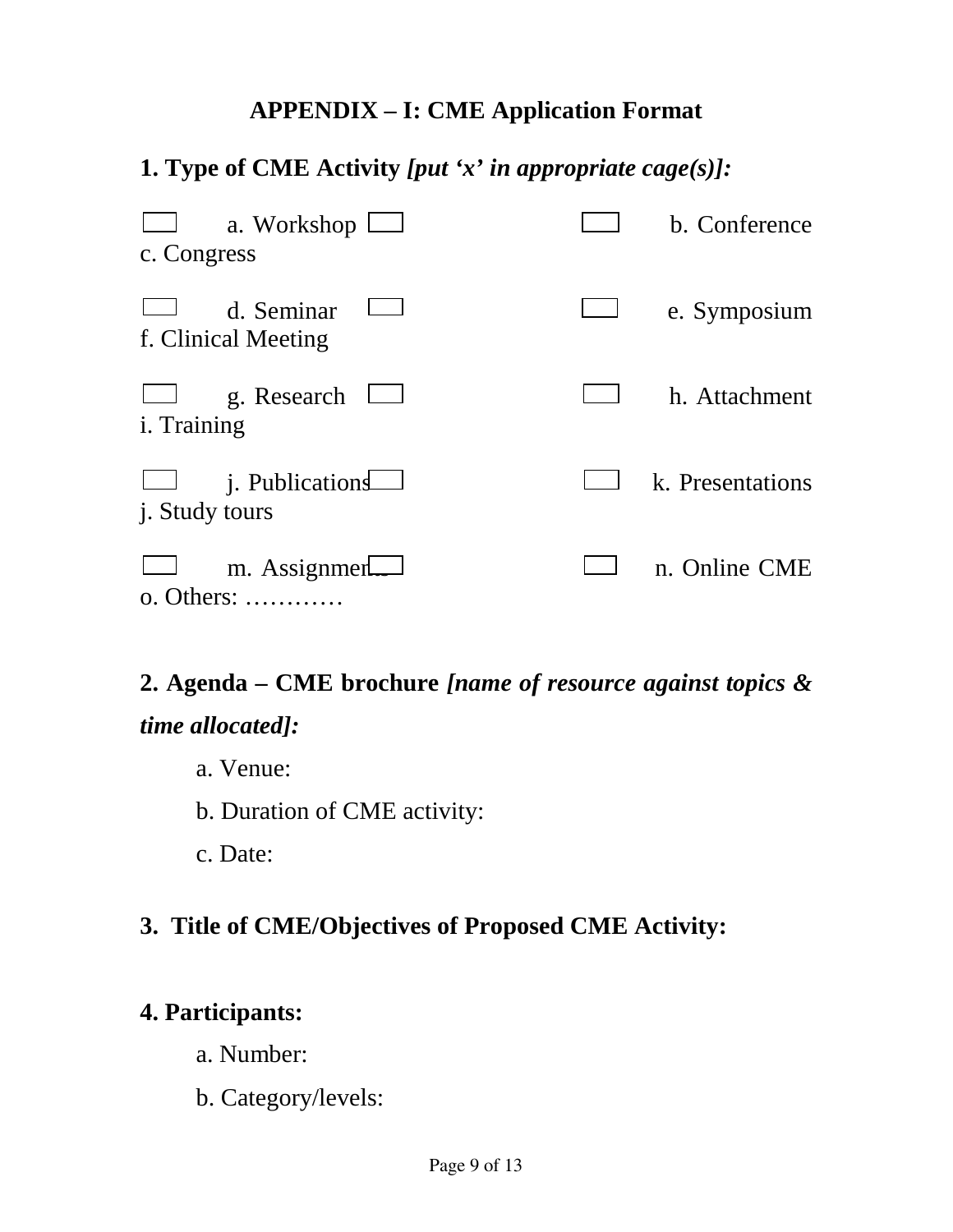#### **5. Methodologies:**



#### **6. Resource Person(s):**

- a. Number:
- b. Curriculum vitae:

## **7. CME Organizer/Applicant:**

- a. Signature:
- b. Name:
- c. Date:

# **APPENDIX – II: CME Approval Notice**

#### **1. Date of Receipt of Proposal:**

| 2. CME Proposal: | a. Approve | <b>b.</b> Not |
|------------------|------------|---------------|
| Approved         |            |               |

**3. Number of Credits Assigned:………………………..**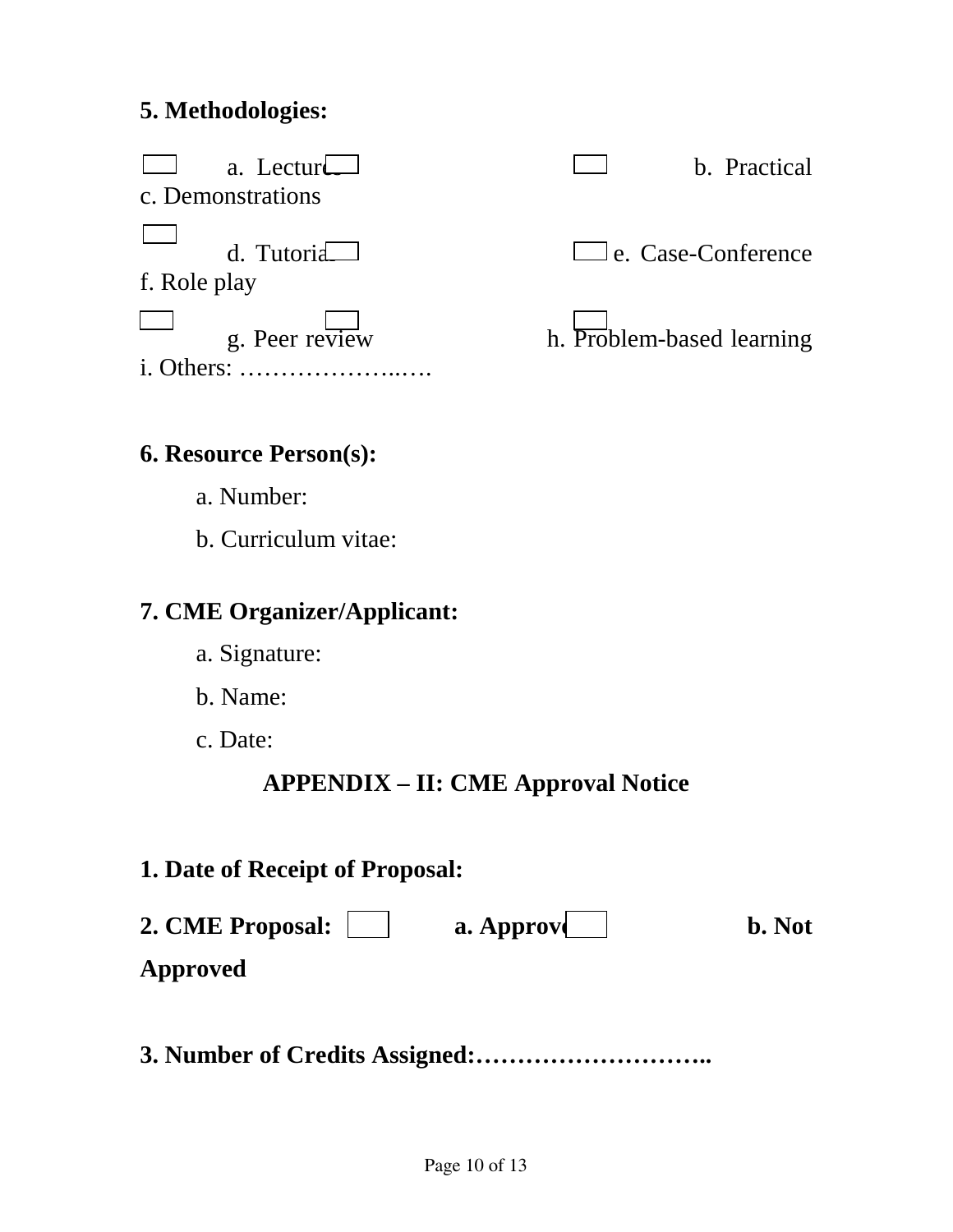| <b>Resource Persons</b> | <b>Credits Assigned</b> |
|-------------------------|-------------------------|
|                         |                         |
|                         |                         |
|                         |                         |
|                         |                         |
|                         |                         |

#### **3. Number of Credits assigned to /resource persons:**

#### **4. Principal Resource Person identified:**

*(He/she will sign up the CME Passbook of the participants and other resource persons)*

## **5. Comments/Recommendations by the CME Committee:**

**6. Signature For CME committee**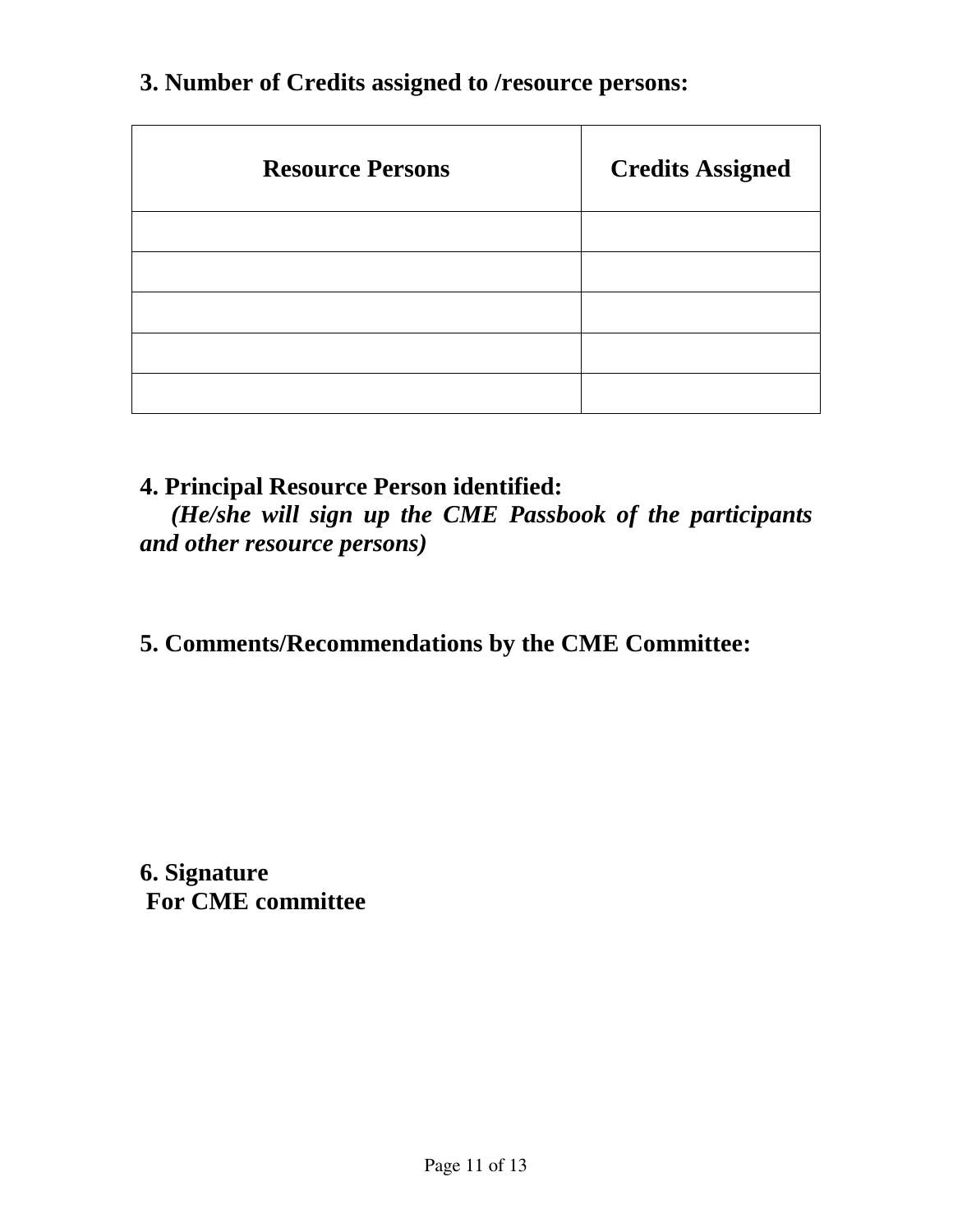# **APPENDIX – III: DECLARATION FORM (To be used by medical & health professionals not in full time clinical practice)**

To

The Registrar Bhutan Medical and Health Council Ministry of Health Thimphu

Fax No. 00975-2- 331576

Dear Sir,

I hereby declare that:

- **1. I am currently not in active clinical practice and have no regular patient contact.**
- **2. I undertake to fulfill the following requirement of the**

**Council:** 

 **(i). Lowered CME requirement of 15 credits in 5 years for renewal of** 

 **registration; or** 

 **(ii). A Supervised Clinical attachment for a minimum of 3 months to be** 

 **eligible for active clinical practice.**